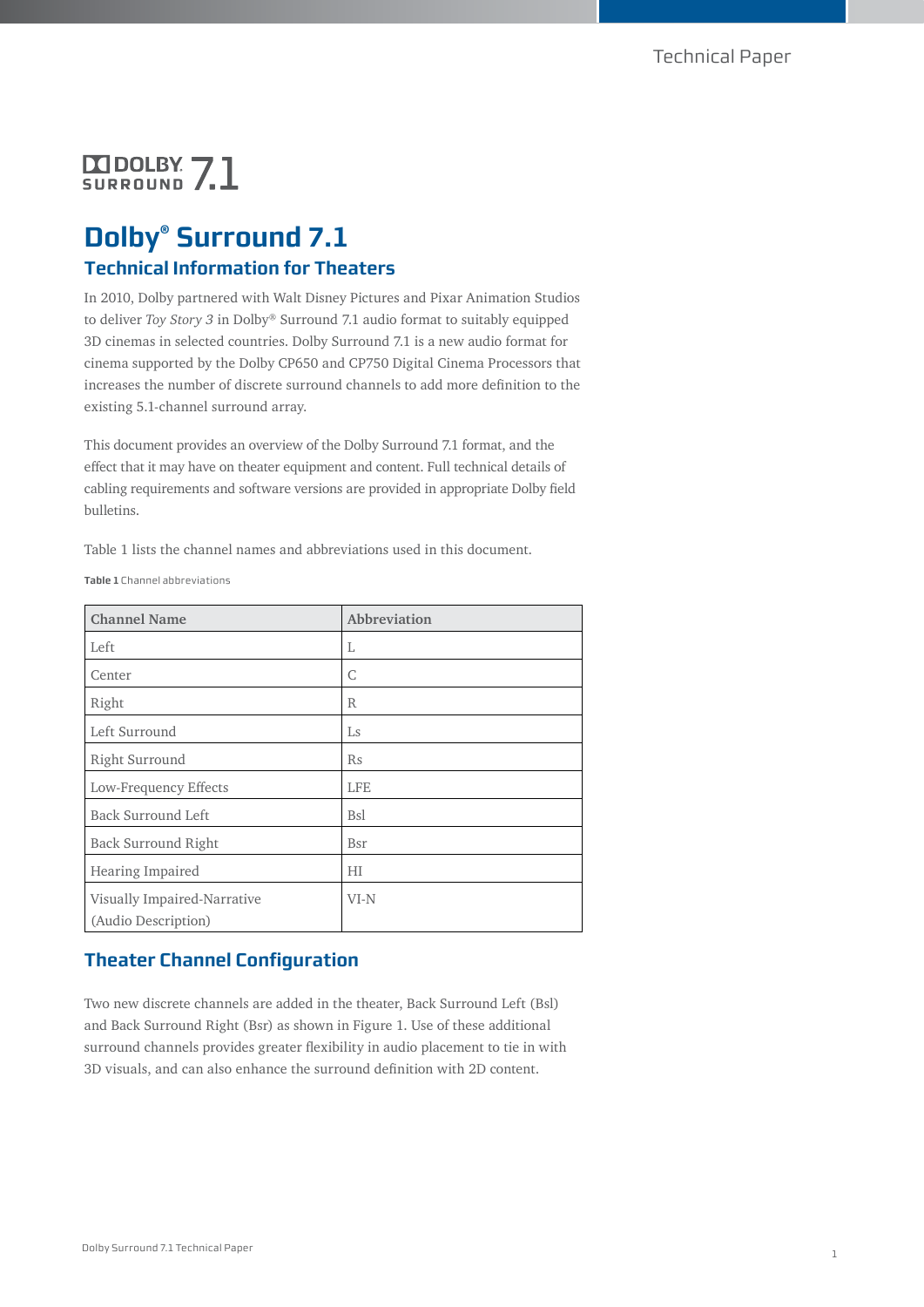

**Figure 1** Dolby Surround 7.1 channel layout

Existing theaters that are wired for Dolby Digital Surround EX™ will already have the appropriate wiring and amplification for these channels. Those that are not wired accordingly will need to install additional amplifier channels and cable runs as necessary to enable these discrete channels.

The Bsl and Bsr channels are calibrated to 82 dB, the same as in a standard Dolby Digital Surround EX installation. When used in Dolby Surround 7.1 mode, 82 dB becomes the reference level for each of the four surround channels in both mixing and playback. A summary of the surround channel routing in various formats or decode modes within the cinema processor is shown in Figure 2.



**Figure 2** Surround channel routing within the cinema processor

# **Supported Dolby Equipment**

#### **Cinema Processors**

Dolby Surround 7.1 is supported in CP650 and CP750 processors with digital inputs. It is not supported in the DMA8 or DMA8Plus Digital Media Adapters, which support only 5.1 discrete channels.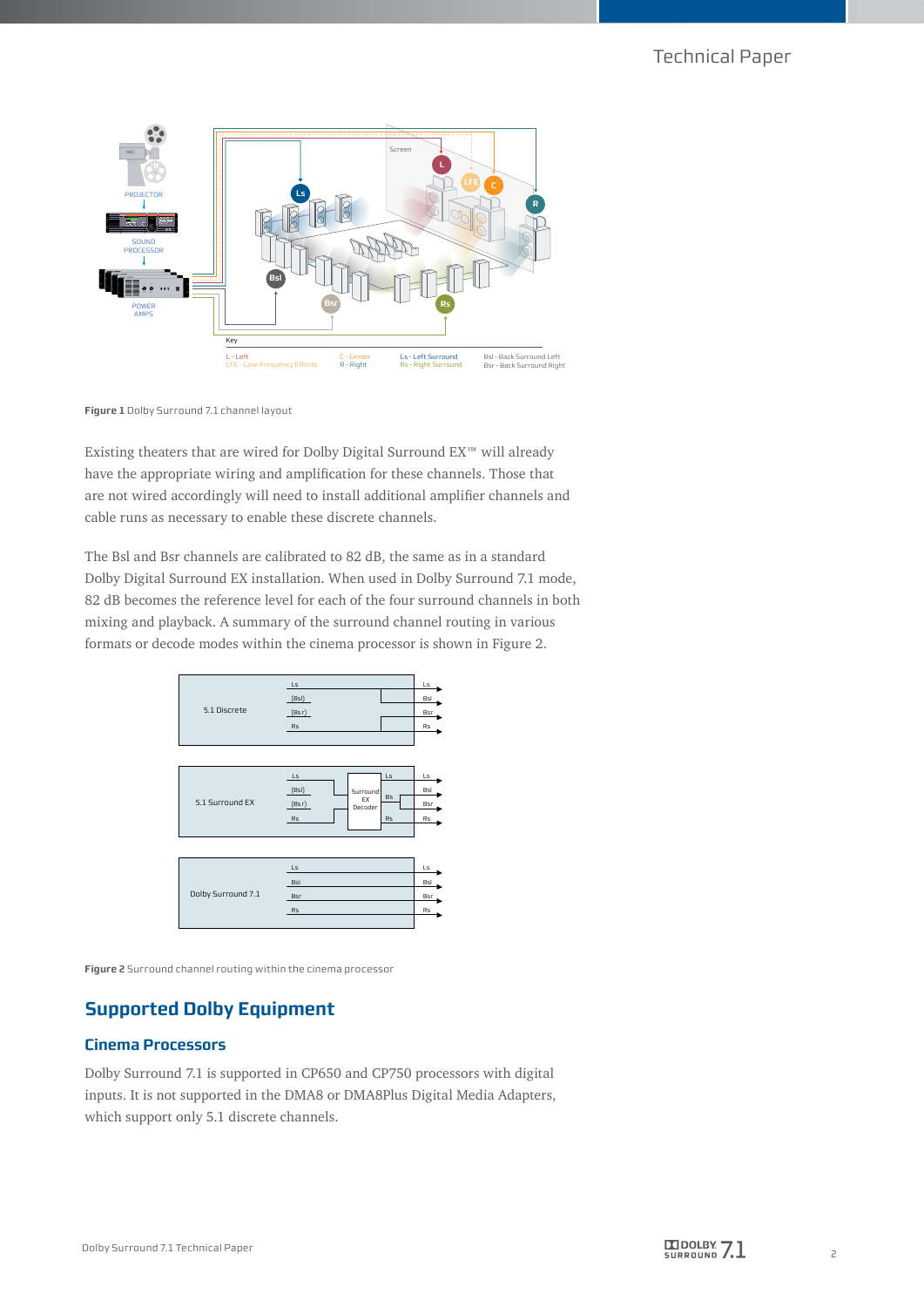## Technical Paper

The appropriate Dolby Surround 7.1 format or decode mode must be selected when playing 7.1 content. If the cinema processor is left in a 5.1 discrete mode with 7.1 content (or similarly is in Dolby Surround 7.1 mode with 5.1 discrete content), incorrect audio will be sent to the back wall speakers.

#### **CP650**

Dolby Surround 7.1 requires the use of digital inputs (from the server) and Surround EX outputs on the CP650, and so requires that Cat. No. 790 or Cat. No. 778 digital input/output cards be installed. An additional format (format 91) has been created to enable Dolby Surround 7.1 support, and users will need to install appropriate software to enable this format. The format can then be automated using existing methods (for example, serial, Ethernet, or GPI).

Upgrading the software does not require additional B-chain equalization for theaters that are already configured for Surround EX. It is, however, necessary to alter the AES cabling from the server to the CP650 according to the channel configuration detailed in the Channel Allocation section of this document.

#### **CP750**

An additional decode mode has been created to enable Dolby Surround 7.1 support, which can be activated by the CP750 front panel or PC setup software, or by automation (for example, serial or Ethernet).

Upgrading the software does not require additional B-chain equalization for theaters that are already configured for Surround EX. It is, however, necessary to alter the AES cabling from the server to the CP750 according to the channel configuration detailed in the Channel Allocation section of this document.

#### **Digital Cinema Servers**

All Dolby Digital Cinema servers support Dolby Surround 7.1 playback, and any server that supports 16 channels of digital audio may be used with appropriate audio cabling.

#### **Dolby Show Player and Dolby Show Store**

Dolby Show Player (DSP100) and Dolby Show Store (DSS100) equipment require system software that supports 16 channels of audio output. Configuration changes to the audio outputs, both in terms of software and hardware cabling, may also be required to correctly route the audio channels to the cinema processor.

#### **Dolby Screen Server**

All Dolby Screen Server (DSS200) units are capable of supporting 16 channels of audio, but, again, hardware cabling changes may be required for correct channel routing.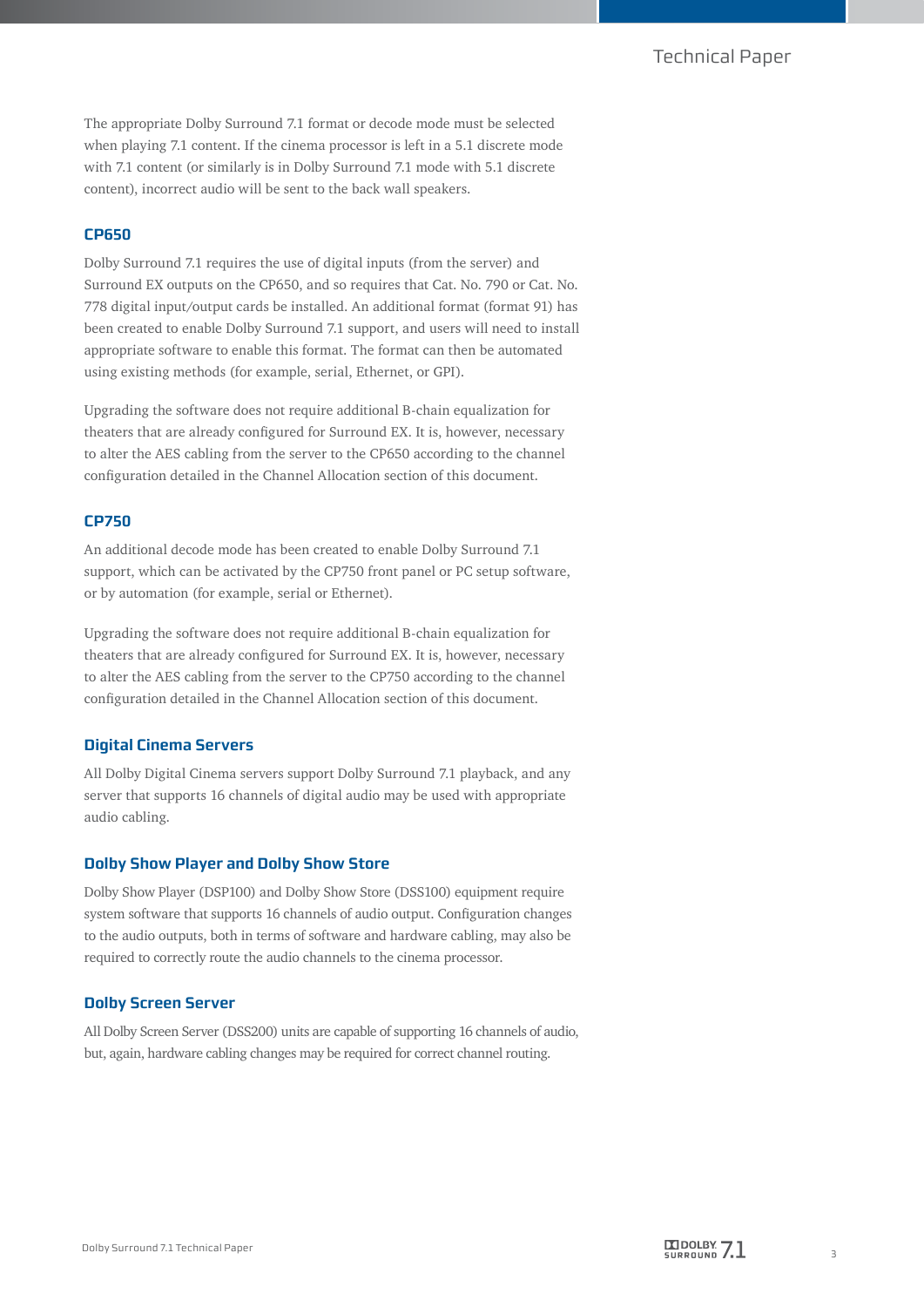# **Digital Cinema Packages**

Digital cinema packages (DCPs) supporting Dolby Surround 7.1 will be supplied with two composition playlists (CPLs). One CPL will reference a 5.1 discrete audio track, and the second will reference the Dolby Surround 7.1 audio track. The theater may be able to choose between audio tracks according to the equipment installed and the currently selected playback format, or will be given a single license (with a key delivery message) for either 5.1 discrete or Dolby Surround 7.1 audio according to the information supplied by the exhibitor to the content distributor.

The CPL name should indicate the sound format that it relates to. In accordance with current standard practice, an example CPL for a 3D feature with Dolby Surround 7.1 audio is:

FILM-TITLE\_FTR-1-3D\_F\_EN-XX\_US-\_71\_2K\_DI\_20100510\_DGB\_i3D\_OV

The  $71$  reference indicates the sound format. A CPL for a 5.1 discrete audio track will have a \_51\_ reference in the title.

### **Channel Allocation**

According to current industry practice, 5.1 discrete audio tracks use the channel configuration shown in Table 2.

| <b>Audio Channel</b> | <b>Analog Channel</b><br><b>Number</b> | <b>Server</b><br><b>AES Output Pair</b> | <b>Cinema Processor</b><br><b>AES Input Pair</b> |
|----------------------|----------------------------------------|-----------------------------------------|--------------------------------------------------|
|                      |                                        | 1                                       |                                                  |
| R                    | 2                                      |                                         |                                                  |
|                      | 3                                      | 2                                       |                                                  |
| <b>LFE</b>           | 4                                      |                                         |                                                  |
| Ls                   | 5                                      | 3                                       | Ρ                                                |
| <b>Rs</b>            | 6                                      |                                         |                                                  |
| Hl <sup>1</sup>      |                                        | 4                                       | 4 <sup>2</sup>                                   |
| $VI-N (AD)1$         | 8                                      |                                         |                                                  |

**Table 2** Existing 5.1 audio channel layout

<sup>1</sup> These channels are not provided in all territories.

2 The CP750 supports pass-through of HI/VI-N audio on AES input 4 in order to provide an analog output if required. The CP650 does not support this, in which case these channels must be converted using an external D/A converter.

To maintain compatibility with forthcoming channel allocation standards beyond 5.1 discrete, the additional Back Surround channels are placed according to the configuration shown in Table 3. As indicated, the server (and associated cabling) must support up to 16 channels of audio in order to be able to route the Bsl and Bsr channels.

If a server supports internal channel mapping, it may be possible to use this to route the Bsl and Bsr audio to channel 7/8 server output, respectively, which can simplify the cabling requirements for 7.1 support. In the case of Dolby servers, Dolby will provide adapter cables to perform the required routing to support the CP650 and CP750, as detailed in the appropriate field bulletins.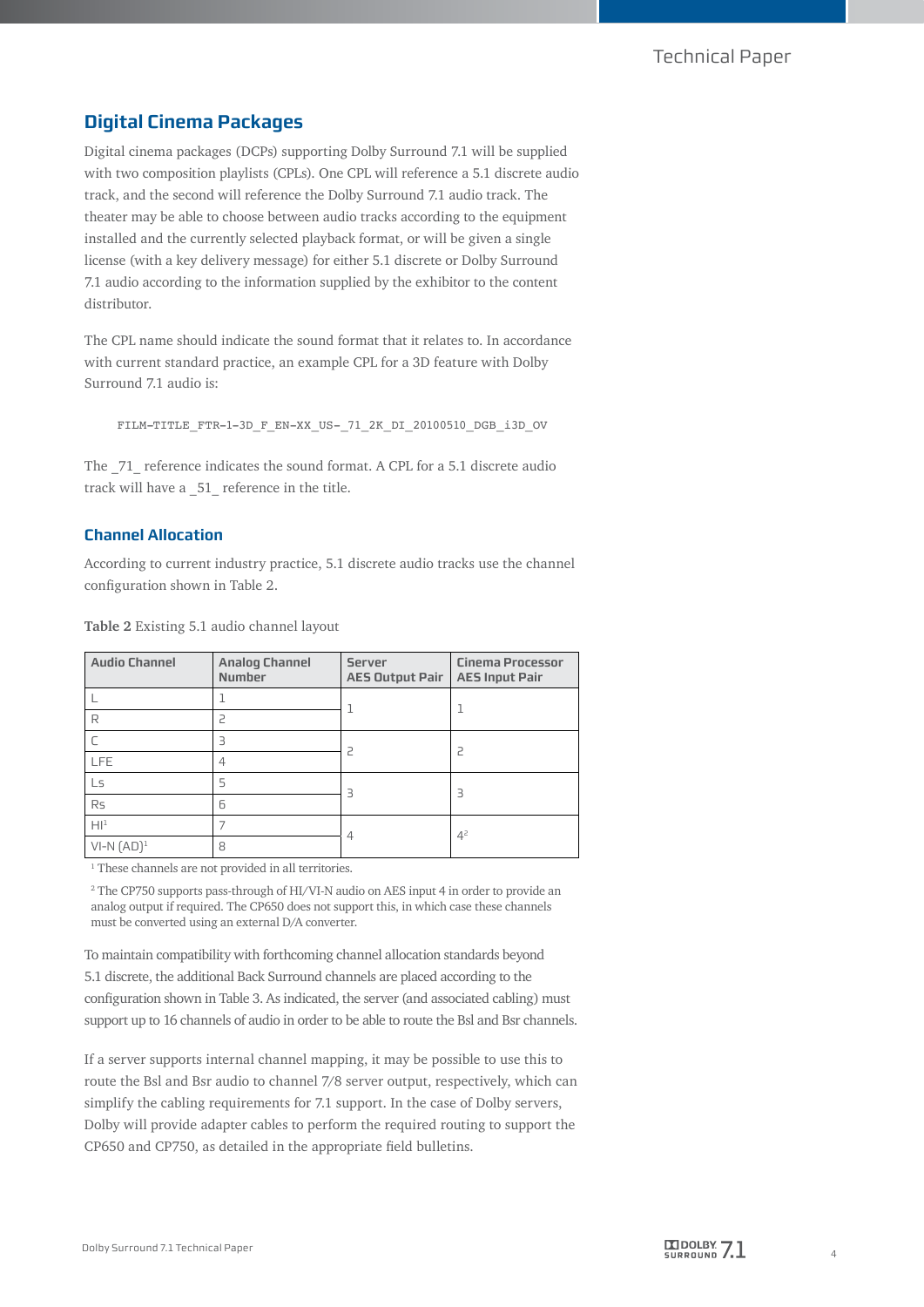**Table 3** New 7.1 audio channel layout

| <b>Audio Channel</b> | <b>Analog Channel</b><br><b>Number</b> | <b>Server</b><br><b>AES Output Pair</b> | <b>Cinema Processor</b><br><b>AES Input Pair</b> |
|----------------------|----------------------------------------|-----------------------------------------|--------------------------------------------------|
| L                    | 1                                      | $\mathbf 1$                             | $\mathbf 1$                                      |
| R                    | 2                                      |                                         |                                                  |
| $\subset$            | $\overline{\mathbf{3}}$                | $\overline{c}$                          | 2                                                |
| LFE (SW)             | $\overline{4}$                         |                                         |                                                  |
| Ls                   | 5                                      | $\overline{\mathbf{3}}$                 | 3                                                |
| Rs                   | 6                                      |                                         |                                                  |
| HI1                  | $\overline{7}$                         | $\overline{4}$                          | -                                                |
| $VI-N (AD)1$         | 8                                      |                                         |                                                  |
|                      | $\mathsf g$                            | 5                                       | $\qquad \qquad -$                                |
|                      | 10                                     |                                         |                                                  |
| <b>Bsl</b>           | 11                                     | 6                                       | $\overline{4}$                                   |
| Bsr                  | 12                                     |                                         |                                                  |
| -                    | 13                                     | 7                                       | -                                                |
| -                    | 14                                     |                                         |                                                  |
| HI <sub>2</sub>      | 15                                     | 8                                       |                                                  |
| $VI-N (AD)2$         | 16                                     |                                         |                                                  |

<sup>1</sup> These channels are not provided in all territories. In order to maintain compatibility with existing installations, Audio Description will be provided on channels 7/8 for initial Dolby Surround 7.1 releases in territories where this is current practice.

2 Similarly, not all territories provide these channels. In order to maintain compatibility with forthcoming channel allocation standards, HI/VI-N audio may additionally be provided on channels 15/16.

# **Hearing Impaired and Visually Impaired Narration (Audio Description)**

In territories that use HI or VI-N channels, these will continue to be available with both 7.1- and 5.1-channel audio tracks. With existing 5.1 DCPs, Audio Description is commonly placed on both channels 7 and 8 in order to provide maximum flexibility, but over time this will migrate to channel 16 for all 5.1-channel, 7.1-channel, and future audio formats.

During the transition period, as applicable for 7.1 content, HI and VI-N will be placed on channels 7/8 and channels 15/16, and cinemas will need to prepare for VI-N ultimately being placed on channel 16. This can be resolved either by channel routing within the digital cinema sever or by appropriate hardware cabling. The most flexible solution to this transition is to provide a switch, potentially automated, that allows the input to the audio transmitters to be switched between channels 8 and 16.

Figure 3 shows a solution that can provide maximum compatibility and flexibility for signal routing. If an HI track is not present on the DCP, CP650 and CP750 processors provide an appropriate center-weighted sum of L-C-R analog output, which is commonly used for this channel.